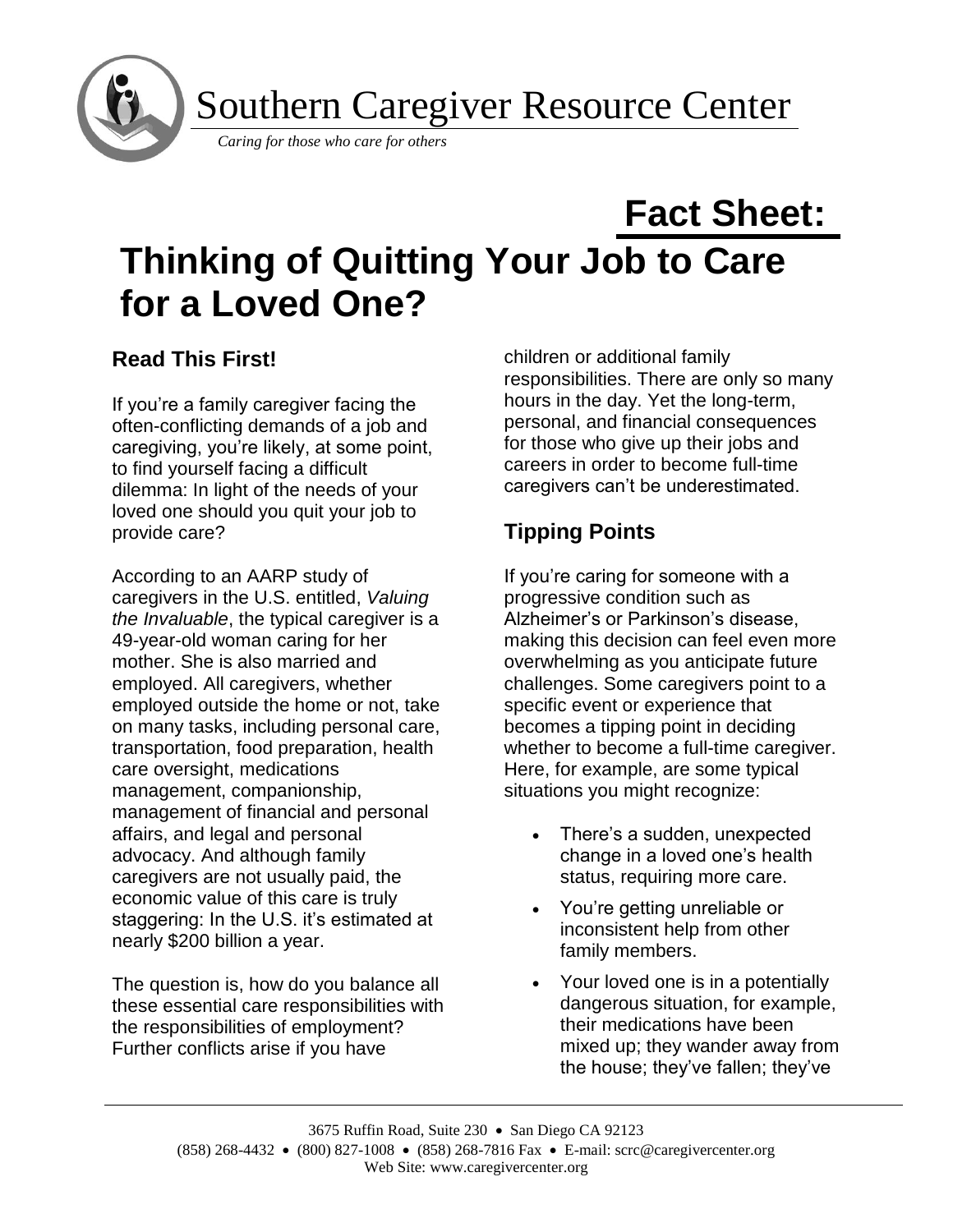left the stove on; they're vulnerable to phone scams.

- An in-home aide you've hired does not show up for work.
- Your loved one is increasingly isolated as friends have stopped visiting.
- You feel you simply cannot handle the stress of juggling caregiving and your job any longer.

Given these circumstances—but *before* you quit your job—it's very important to have time to fully explore your options. You might even need to take time off or personal leave first to investigate financial and personal implications of remaining in the workforce.

It's also important to know the types of supportive resources in the community that may be available to you. Home delivered meals, transportation services, adult day care, visitor programs, and inhome assistance could help you manage care and allow you to remain in the workforce.

#### **Income and Benefits: Long- and Short-term Impacts**

Men and women of middle age are usually at the height of their earning ability and career. They may have worked hard over a period of years to attain their education and to establish their careers and professional lives. They may have achieved seniority at work and become trusted, knowledgeable, and valued employees. Women, more often than men, may have moved in and out of the workforce due to family and caregiving responsibilities. In a recent estimate

(www.caringacross.org/familycaregivers-win-hawaii), women caregivers made other types of employment compromises as well, including reducing work hours for an extended period of time, passing up promotions or other opportunities, switching to part-time employment, quitting their jobs, and retiring early.

Time off work means a substantial amount of lost income and savings. The later years of women's work lives can be a time to compensate for income they may not have earned or been able to save earlier.

For anyone in the workforce, giving up a full-time job means more than just foregoing current salary, although that, of course, is the primary concern. It also may mean sacrificing retirement benefits, 401(K) or equivalent contributions (if available), and vesting in other retirement programs. Losing employer-sponsored health insurance is a major consideration.

Significantly, leaving a job also means not paying into Social Security and other benefit programs. When retirement benefits are calculated either in private or public programs, caregiving currently is given no credit of any kind. Work years without any earned income are factored in as "zeros," which significantly reduces final monthly benefit amounts. According to recent Social Security Administration data for newly retiredworker beneficiaries, women average 13 years of zero earnings since age 22. (Note, however, that when applicable, Social Security's spousal and survivor benefits do provide benefits to a spouse who has a lower lifetime history of earned income, which may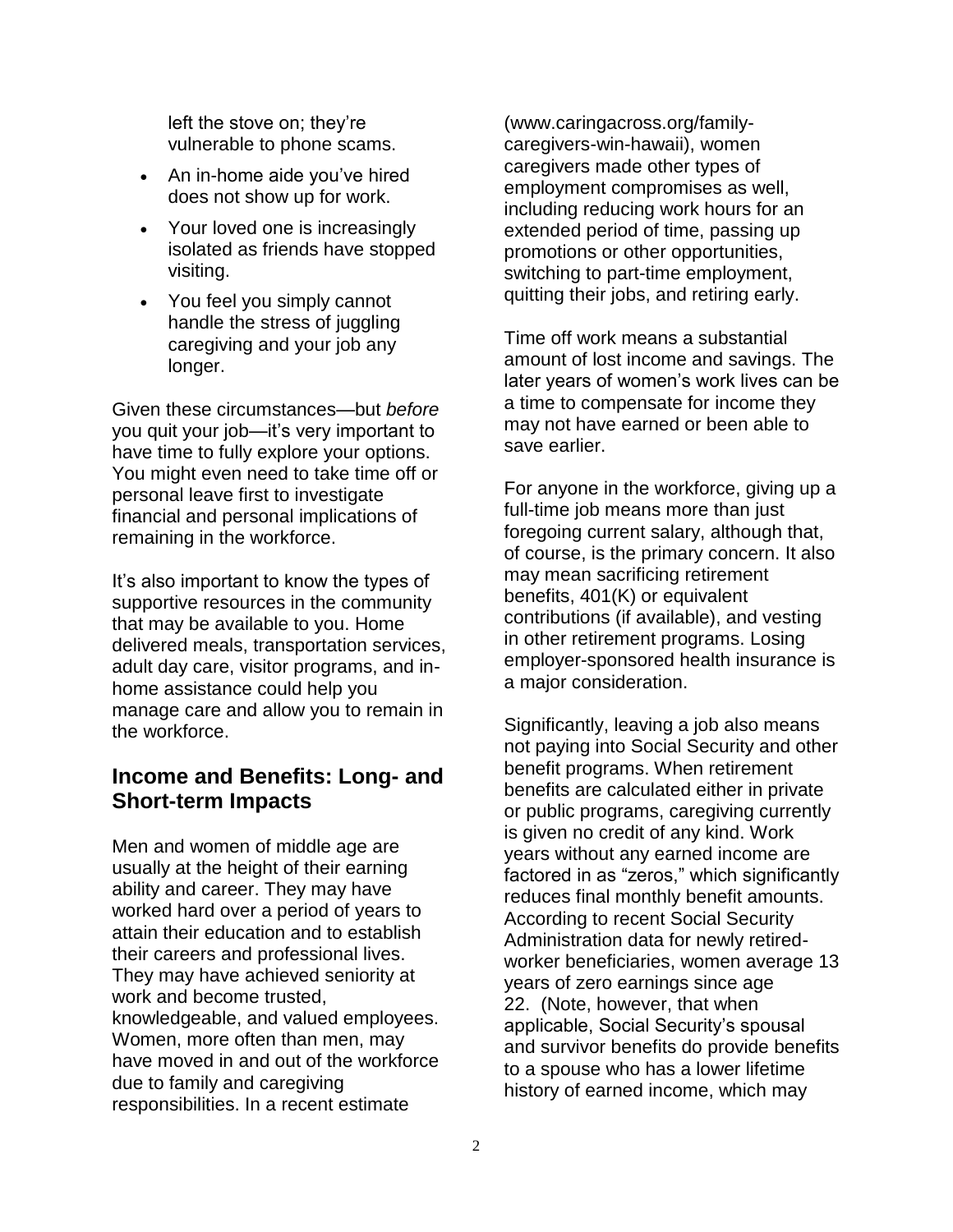help mitigate final benefit amounts.) Another consideration: Even if you are at the minimum age to receive Social Security (62), you will receive less income than if you are able to work for more years, up to age 70. More information is available by contacting the Social Security Administration

More subtle results in terms of retirement for caregivers who leave the workforce could include lack of compounded returns on 401(k) matching contributions, reduced investments and overall savings, and even the inability to finance home improvements that can increase resale value of a home.

When comparing your income with your own expenses and the costs of care, be sure to think carefully about hidden expenses. Consider the cost of living in your area, as well as issues including health insurance, car maintenance, home maintenance, care supplies, respite care, and discretionary spending.

#### **Workforce Realities**

It's often quite difficult for women in their 40s, 50s, and beyond to reenter the workforce at their previous full-time level after taking time off for caregiving. Considering the wealth of experience and skills that women in this age group possess, this may seem not only daunting but also unjust. Nevertheless, it's not uncommon and needs to be taken seriously in terms of decisionmaking. In caregivers' words:

*"I was in senior management and resigned because my husband needed more care. I tried to find part-time work* 

*but with no luck. With my high-powered work history no employer will take me 'seriously' for part time work."*

*"I cared for one parent, then the other … by the time I wanted to return to the workforce in my profession I was unemployable."*

In making a decision about leaving a job or career, it's important to consider your relationship to work and professional life. Caregivers feel a profound sense of duty, responsibility, loyalty, and compassion for their loved ones. At times it may be difficult for caregivers to navigate between their identities and responsibilities as caregivers, and their other sources of meaning and fulfillment. Some questions to ask yourself as you work through this decision:

- If you leave your full-time job, what will you be giving up besides income and benefits?
- How much of your socializing and interpersonal interaction occur at work and work-related activities? Have many important relationships and close connections in your life come from the workplace?
- Does work currently serve as your "respite" from caregiving?
- Has your working life provided you with a great sense of purpose?
- Are your career and your work ethic important examples and models for others in your life, particularly your children or other family members?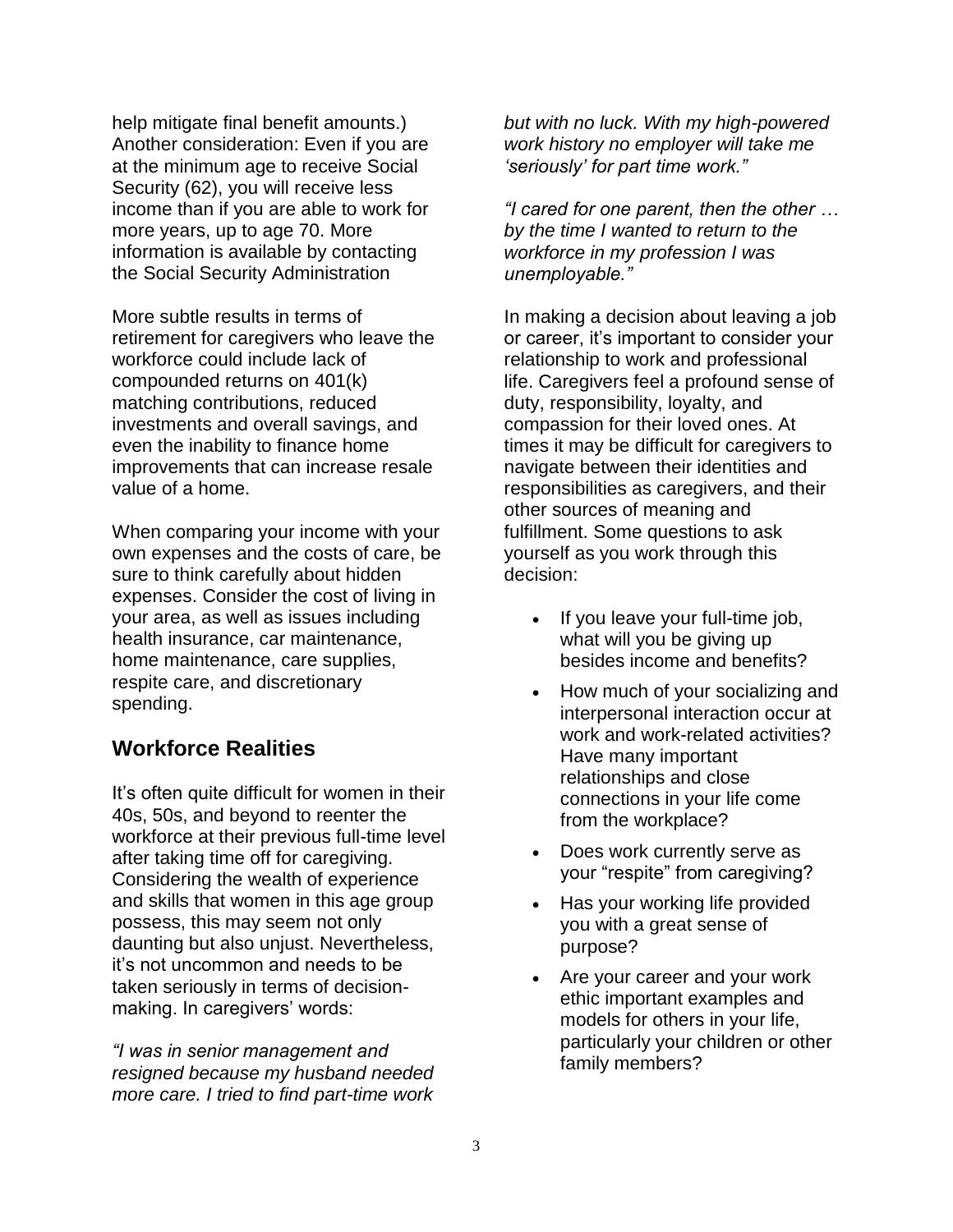- Have you made a comprehensive budget that considers your change in employment status?
- If you receive health insurance through a spouse or partner's employment, do you have a back-up plan if something happens to his/her job?
- How well have you planned for your own retirement?
- Have you considered meeting with a financial planner to determine how leaving the workforce will affect your longterm finances?

#### **Medicaid and Caregiver Benefits**

One of the most frequent questions that Family Caregiver Alliance receives is, can I be paid to take care of my loved one? The short answer is it may be possible through Medicaid, but many conditions apply, and there are complicated financial restrictions. It's important to note that at present few options exist in terms of public funds to replace a caregiver's income and salary.

Options that do exist can be changed or rescinded based on the health needs of the person receiving care. In no case are those payments made based on the needs of the caregiver. Medicaid in theory and practice aims to allow people at all stages of life to live at home with as much independence as possible.

Medicaid recipients are encouraged to participate in self-directed plans, in which the care receiver has an overall budget for goods and services that includes caregiving. The caregiver's rate of pay is negotiated to be at least the

state minimum wage, and the role is often filled by a family member or spouse. In California through the Medi-Cal program, this compensated worker role is known as IHSS (In-Home Supportive Services). Such self-directed and consumer-directed programs expanded under the Affordable Care Act; in the current political climate, however, their future is not necessarily secure.

- Medicaid serves lower-income adults and families who do not have significant financial assets. Spousal impoverishment protections under Medicaid, however, may protect a certain amount of assets for the "well spouse."
- Family caregivers are often relieved to know that financial compensation may be available to them through Medicaid; however, this work does not count towards accrual of Social Security credit. In addition, through Medicaid, the share of cost can be high. While it might seem to you as a caregiver that full-time care for your loved one is an obvious necessity, in terms of Medicaid benefits there is no way in advance to confirm the number of hours that will be approved for payment.
- Where you live also makes a difference: Medicaid eligibility and rules differ state-by-state, as does the availability and variety of community services, including adult day care, in-home care, support groups, and other services. You may qualify for Medicaid benefits that you may not be aware of. Consult your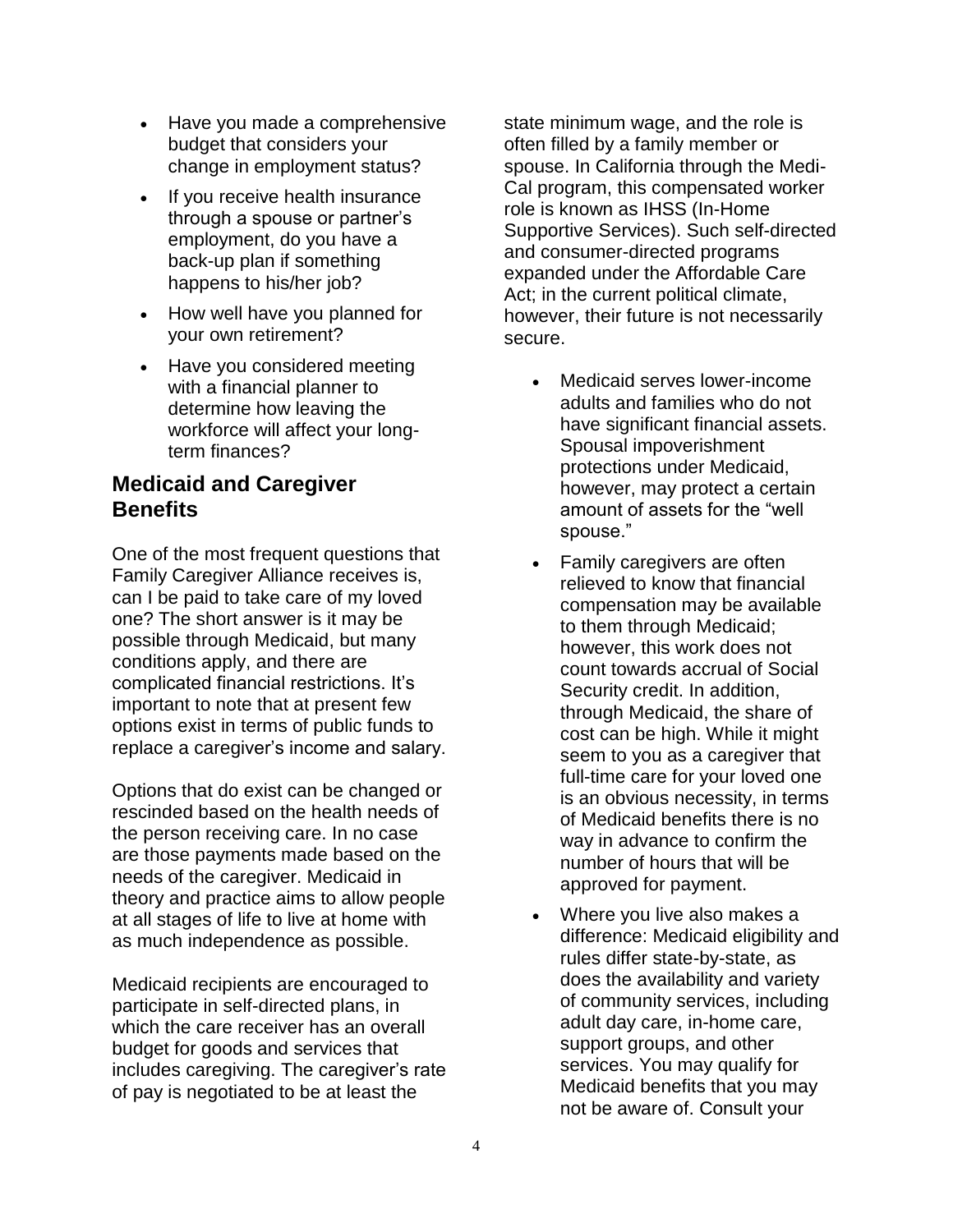local Area Agency on Aging or use the Eldercare Locator.

• Medicaid-financed caregiving for family members often means a minimum wage job without benefits, including unemployment benefits. Applying to receive compensation for caregiving may involve being on a long wait list.

## **Employee Rights and Options**

Forty million people in the U.S. are caregivers for loved ones; of those, 24 million are also employed outside the home. Many employers have become increasingly aware of the challenges of these dual roles, and as an employee, you may have options, resources, and legal rights that you may not be aware of.

- Flexible hours are perhaps the most helpful benefit to working caregivers and are the most commonly requested. Flexible schedules may include altering start and end times, working a four-day or four-shift week rather than five days; full-time or parttime telecommuting; and job sharing. These options are becoming increasingly common in many—though certainly not all—fields throughout the country. A recent AARP study reports that 70% of caregivers who were also employed have made some kind of job modification to accommodate caregiving.
- The federal Family and Medical Leave Act (FMLA) mandates that individuals employed by companies with 50 or more employees may take up to 12 weeks of unpaid leave to care for

family members (or 26 weeks to care for an active service member). The FMLA applies to caregiving for parents, children, and spouses, and it protects an employee's job and health insurance benefits. Although employers with fewer than 50 employees are legally not obligated to abide by FMLA requirements, some do follow the guidelines to support individual employees.

- California, New Jersey, Rhode Island, and New York have passed Paid Family Leave (PFL) legislation. This benefit generally covers care for parents, children, spouse or registered domestic partner, and new parents. In California, partially-paid leave may be taken for up to six weeks. California has been pioneering in its PFL legislation, and recent action has extended benefits for lower wage employees in particular, who, beginning in 2018 will receive up to 70% of their wages; those making up to \$108,000 annually can receive up to 60% of their salaries for six weeks of leave. However, PFL does not provide job security, although your job may be protected under other laws.
- Some larger employers may offer long-term care insurance benefits for purchase for employees and their families. Access to a longterm care policy through employee group coverage may be less expensive to you than would be an individual policy, especially if you are over 55 or have pre-existing conditions. Pursuing this benefit option may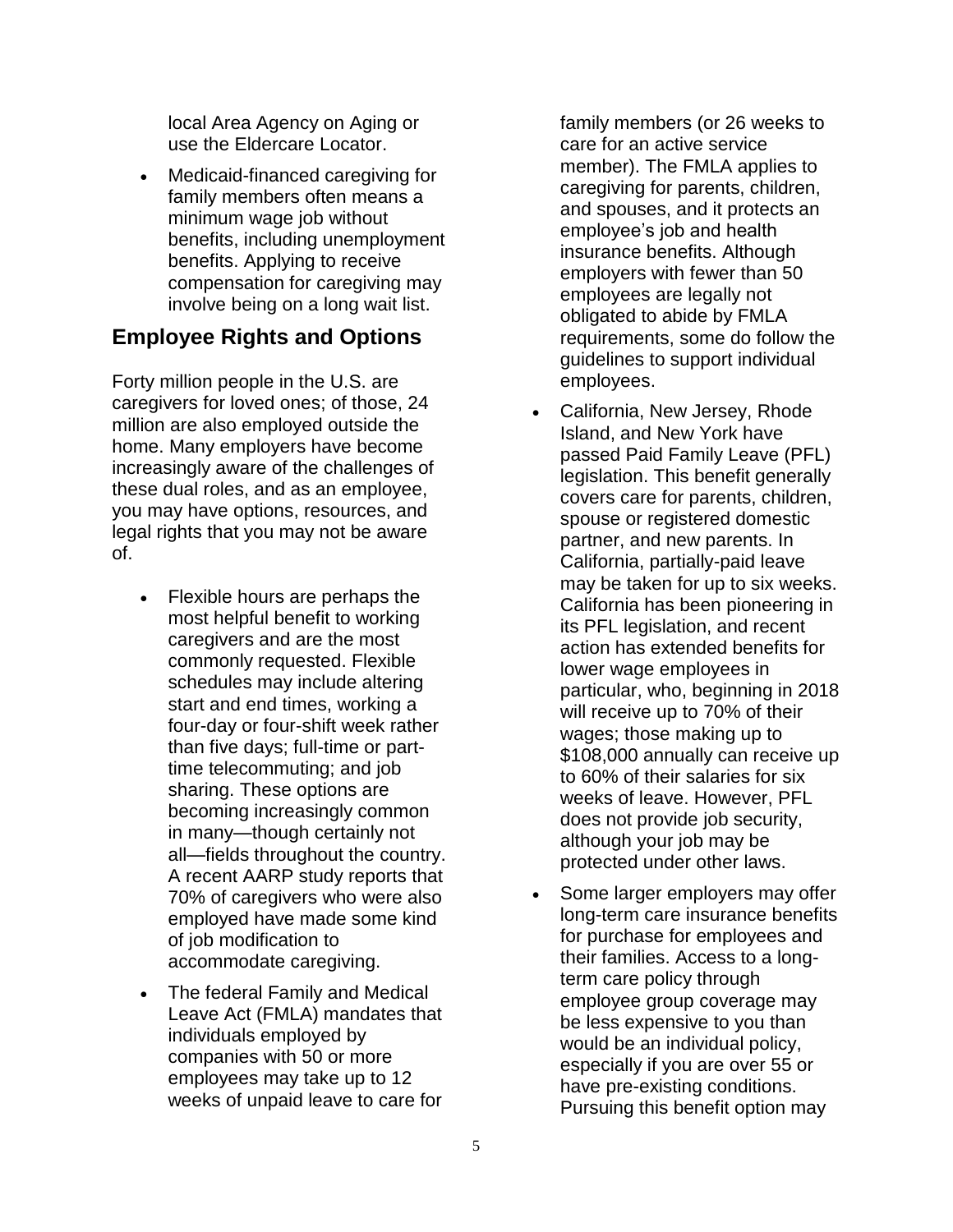be extremely valuable to you now and in the future, but thoroughly review the policy's limits.

- You might also have access to employee benefits that you're not aware of, including supplemental dependent care coverage, which can partially reimburse costs for in-home care or adult day care. A few employers offer subsidized payments for geriatric care managers. Check with your HR or benefits manager.
- Your employer may have other informal resources available, including information on community resources and caregiver support groups.
- The Americans with Disabilities Act (ADA) and some state regulations prohibit employers from discriminating against caregiving employees. This may apply to issues such as promotions and raises, among others.

## **Physical and Emotional Demands of Caregiving**

Many caregivers are surprised at the demands of full-time caregiving. Caregivers have admitted that they didn't entirely understand what they were taking on, and were not aware of how long their loved one's illness or condition could persist. For individuals with dementia, it's often impossible to know how long care will be needed and at what level.

When assessing the needs of your loved one's and your sense of responsibility to them, it might be difficult to consider your own personal

limitations and quality-of-life concerns. Additionally, caregivers are in the midst of an emotionally demanding situation, and feelings of grief and isolation are common. In-person or online caregiver support groups can be helpful for sharing support and information.

On a physical level, caregiving can be very demanding, especially tasks such as assisting with lifting and moving. While assistive tools and technology are available and can be helpful, the physical risks and challenges are real, especially for older caregivers. Some caregivers report that they underestimated the physical demands of their role, and as needs increased, they were unable to continue to care for their loved one at home, resulting in unanticipated costs of residential care. Caregivers often find it difficult to take care of their own physical health; many suffer from depression. Help and resources are available (see the fact sheet, *Depression and Caregiving*.)

#### **Some Questions to Consider:**

- Are you basically physically healthy? Do you have any health conditions or injuries that would make caregiving difficult? Do you have the patience and stamina to be a full-time caregiver?
- What do you need to do on a daily basis maintain your own health, including time for exercise?
- Are you familiar with assistive tools for care receivers?
- Are you willing to seek out physical and emotional support for yourself?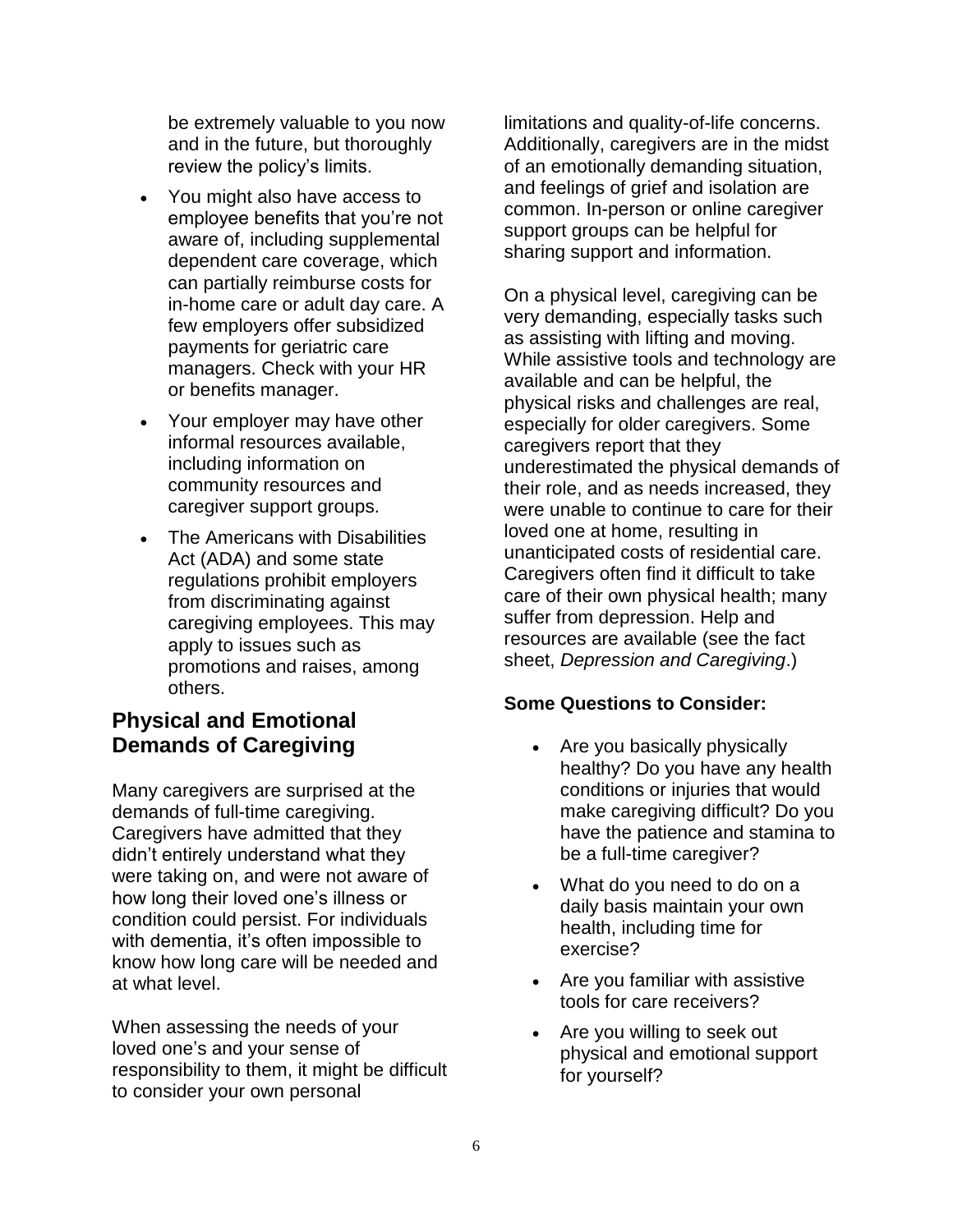#### **Involving Family Members**

Many caregivers find it difficult to ask others to help with the work that needs to be done day-in and day-out to care for a loved one. If you're the primary caregiver for a parent, you may wish siblings or other family members were more involved in care. Navigating family dynamics can be challenging, and it may be helpful to call a family meeting in cases where caregiving needs are changing or increasing or if you are considering leaving the workforce. (See the fact sheet, *Holding a Family Meeting*.)

Learning to identify and make use of a broader network of support could make the difference between maintaining your employment or taking on a full-time caregiver role. If you convene a family meeting, you might want to discuss the possibility of receiving financial contributions from other family members for ongoing care costs. You may also want to draft a personal care agreement. Many caregivers report frustration at being the primary or "only" caregiver for a parent or family member among siblings. On the other hand, some caregivers feel that they alone can provide the best or most appropriate care. Identify specific tasks others can do that would be helpful, whether on a one-time or ongoing basis. If someone asks in general how they could help, suggest something specific.

#### **Conclusion**

Caregiving for a loved one is an enormous commitment and responsibility. There are many ways to be a dedicated caregiver to your loved one without giving up your own employment. Make a thorough analysis of your own financial situation, retirement plan, and community resources that might be available to help. Carefully consider your options and involve family members on your support team.

#### **Resources**

**Southern Caregiver Resource Center** 3675 Ruffin Road, Suite 230 San Diego, CA 92123 (858) 268-4432 | (800) 827-1008 E-mail: scrc@caregivercenter.org Website: www.caregivercenter.org

The Southern Caregiver Resource Center offers services to family caregivers of adults with chronic and disabling health conditions and is for residents of San Diego and Imperial Counties. Services information and referral, counseling, family consultation and case management, legal and financial consultation, respite care, education and training, and support groups.

#### **Family Caregiver Alliance** *National Center on Caregiving*

235 Montgomery Street, Suite 950 San Francisco, CA 94101 (415) 434-3388 | (800) 445-8106 Email: info@caregiver.org Website: www.caregiver.org

Family Caregiver Alliance (FCA) seeks to improve the quality of life for caregivers through education, services, research, and advocacy. Through its National Center on Caregiving, FCA offers information on current social, public policy, and caregiving issues and provides assistance in the development of public and private programs for caregivers.